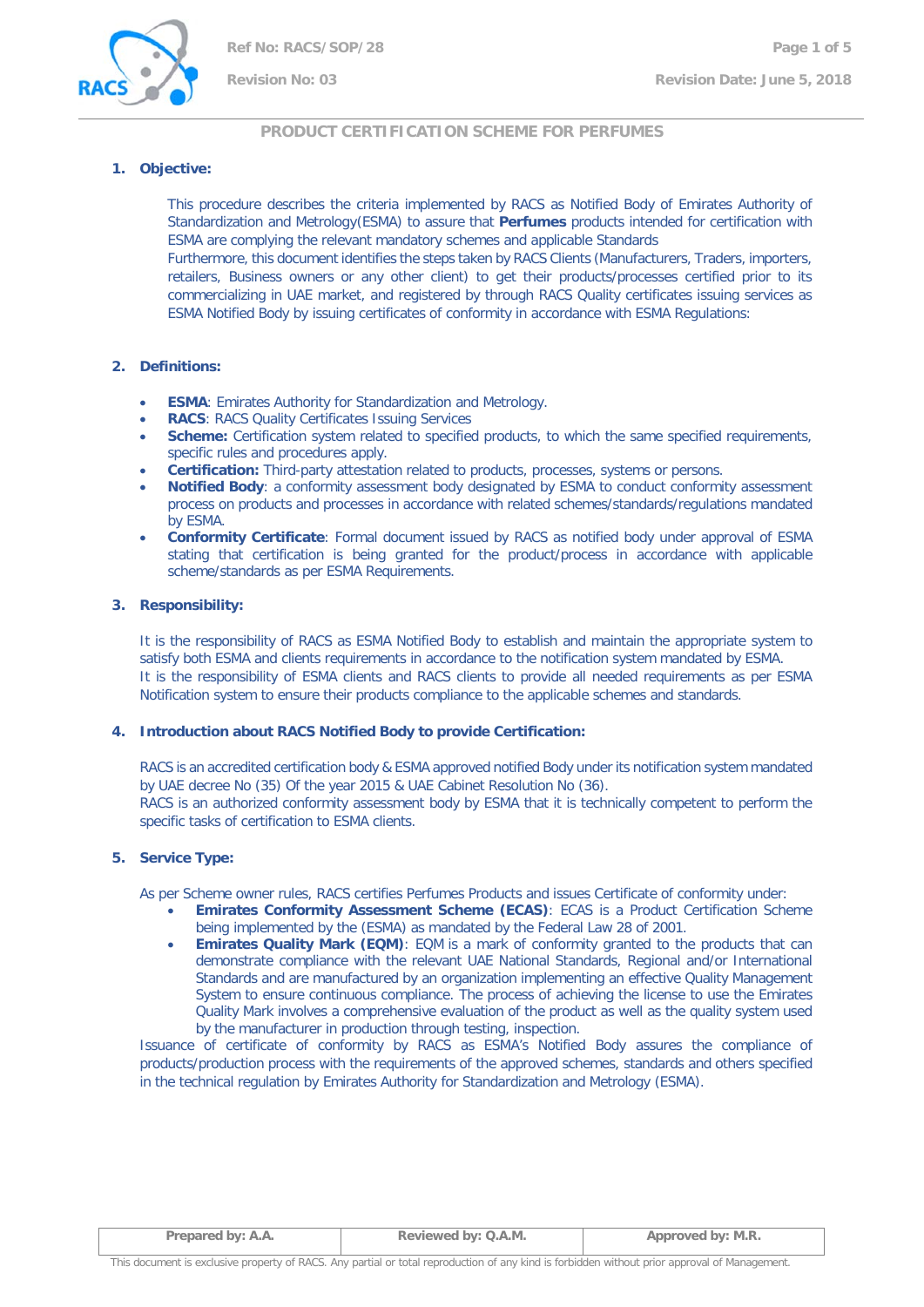

# **PRODUCT CERTIFICATION SCHEME FOR PERFUMES**

# **6. Scope of certified products by RACS –ESMA Notified Body:**

This document cover Perfume products with below details of Sector, scope of certified products, products categories, and applicable type of certification:

| <b>Sector</b><br>(Product<br>Group) | <b>Scope of</b><br><b>Certification</b><br>(Scope of<br><b>Products)</b> | <b>Product categories</b>                                  | <b>Type of Certification</b> |
|-------------------------------------|--------------------------------------------------------------------------|------------------------------------------------------------|------------------------------|
|                                     |                                                                          | 1. Eau de Perfumes (EDP)                                   |                              |
|                                     |                                                                          | 2. Eau de Toilettes (EDT)                                  |                              |
| CHEMICAL<br><b>Perfumes</b>         | 3. Cologne                                                               |                                                            |                              |
|                                     | 4. Splashes                                                              | 1. Product Certification - Type Approval (ECAS)            |                              |
|                                     | 5. After shave                                                           | 2. Process Certification - Full Quality Assurance<br>(EQM) |                              |
|                                     | 6. Fragrances                                                            |                                                            |                              |
|                                     |                                                                          | 7. Concentrated oils                                       |                              |
|                                     |                                                                          | 8. Concentrated Perfumes                                   |                              |
|                                     |                                                                          | 9. Mixtures                                                |                              |

## **7. Mandatory Schemes and Applicable Standards:**

Scheme applicable is the UAE Scheme to Control Perfumes No.5, of the year 2014. If needed, Client refers to RACS to identify applicable Scheme and Standards. RACS Staff to refer to RACS/REC/79 Scope of Certified Products by RACS to identify Certification Applicable schemes and standards

## **8. Requirements for Certification:**

Requirements varies depending on the scope of certified products; Details of the documents required for certification for the scope of Perfume Products as per ESMA requirements are detailed as following:

- **8.1. Application for Certification (Application Form):** Application to be filled by the client will contain all the necessary information needed by RACS Quality for conducting the certification Process, such important information is:
	- Type of Product to be certified: Product, facility (Process) to identify the related scheme implemented by ESMA.
	- Relevant standard/ or normative documents clients is seeking certification for.
	- General information: Applicant Business activities & related business facilities & relationship between their facilities, in relevance to the certification scheme applied for information about outsourced Processes relevant to Product conformity.
	- Any other information needed related to certification requirements. By signing the application form, the applicant and the manufacturer agrees to comply with these General Rules and with the Specific Product Standard for the product covered by Registration / CB Certification

Application form also contain Self-assessment checklist which aligns all requirements of the specific standard to which client wishes to be certified and which must be submitted along with the application), as following:

- Application (Online/ Manual)
- Valid Industry/Trade License (For Companies within UAE).
- 3Authenticated free sale certificate from the country of origin.

| Prepared by: A.A. | Reviewed by: Q.A.M. | Approved by: M.R. |
|-------------------|---------------------|-------------------|
|-------------------|---------------------|-------------------|

This document is exclusive property of RACS. Any partial or total reproduction of any kind is forbidden without prior approval of Management.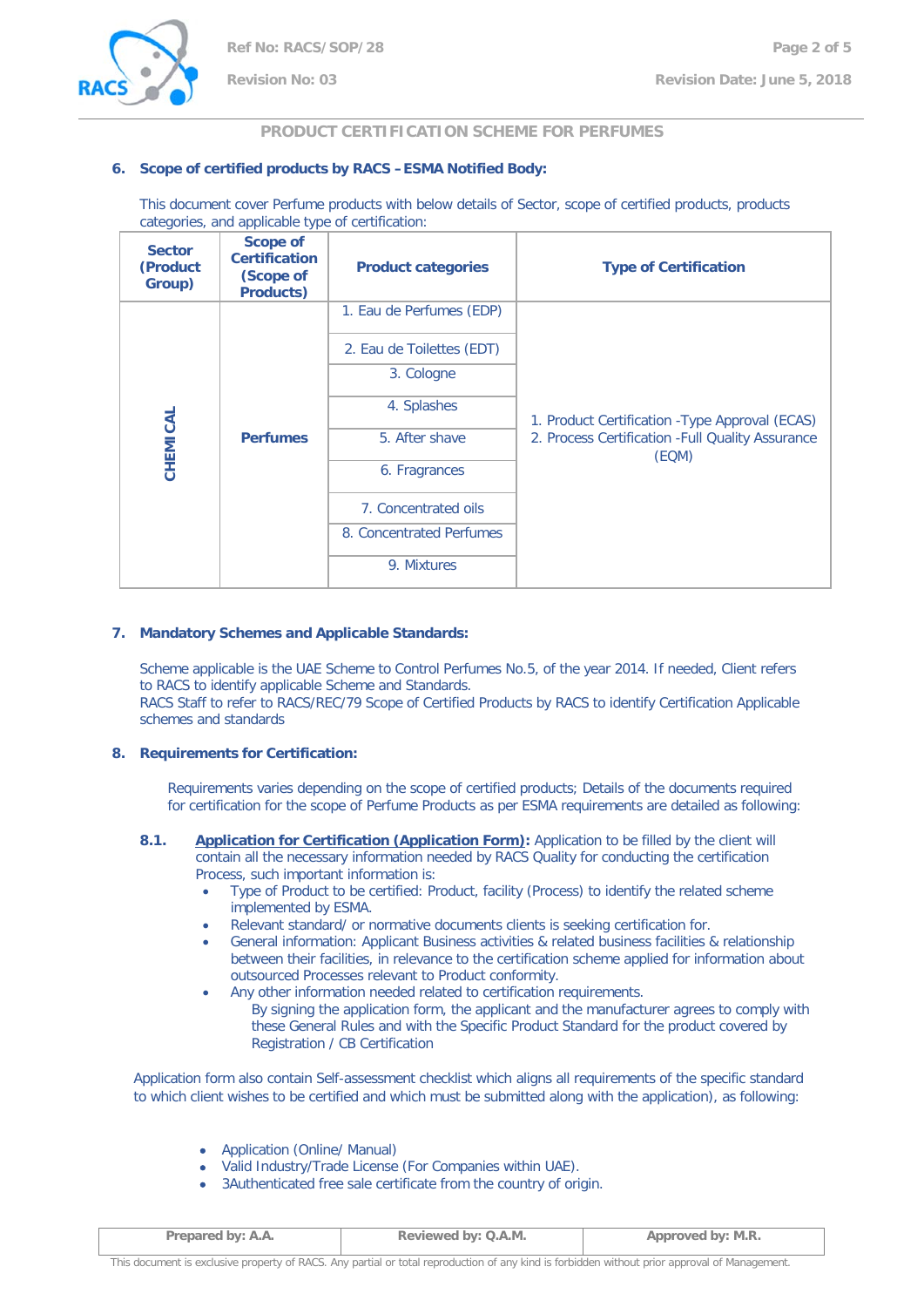

# **Revision No: 03 Revision Date: June 5, 2018**

## **PRODUCT CERTIFICATION SCHEME FOR PERFUMES**

- Product composition & ingredients concentration report issued by the manufacturer.
- Declaration of the Safety of the Nano-materials from the manufacturer.
- Physical analysis report from the manufacturer or from recognized Testing Laboratory.
- Use of Good Manufacturing Practice as per UAE.S GSO ISO 22716 or any other GMP approved by ESMA.
- Test Report from recognized Testing Laboratory.
- Test Report for Glass containers as per UAE.S/GSO 2093 from the manufacturer.
- Certificate for Organic / Halal/ or other claims.
- Declaration from the factory that the Safety Report will be provided from the factory to the concerned Authority (If needed).
- Labeling Artwork

#### **8.2. Legal Agreements:**

- Certification Agreement:
- Non-Disclosure Agreement
- **8.3. Fees** as detailed in RACS Schedule of Fees (RACS/REC/46)

#### **9. Certification Procedures:**

Based on its role as ESMA Notified body, Procedure will be performed as following:

- **9.1.** Receive client application for certification **9.2.** Preform conformity assessment steps by
- **9.2.** Preform conformity assessment steps by conducting the necessary review of documents and audit needed to assure compliance according to applicable schemes and standards.
- **9.3.** If complying with ESMA requirements, certificate of conformity recognized by ESMA will be issued by RACS to indicate compliance is fulfilled.
- **9.4.** Client shall submit the following documents via RACS affordable communication methods (mail, emails, hard copy, website, E-System)

#### **Please refer to Available on RACS Website > Publicly available information > RACS Notified Body Required Docs**→

- **CAB/REC/02:** Legal & Quality Documents-List of certification requirements per UAE Scheme Perfumes
- **CAB/REC/07**: Application form: Cosmetics, Detergents, Perfumes
- **RACS/Ag/01**: Certification Agreement/ RACS Quality- Client
- **RACS/Ag/03**: NDA/RACS Quality Client/Subcontractor
- **RACS/Ag/10:** General Conditions for Certification Services

#### **Notes for clients:**

- For some scopes where it is required to have a quality system available , clients seeking to be certified for any of their ( Products or services or facility/Process ) to UAE Schemes and applicable standards through RACS are requested to implement relevant Quality System including documentation in a way to meet all requirements of this standard and all relevant specific standards depending on the nature of service (certified Product& Process).
- In case of a Client newly operating, and seeking to be certified, Client is required to demonstrate more than 3 months compliance against the standard immediately preceding the date of the Pre-Assessment performed by RACS. This will prove the efficacy and sustainability of the implemented system. After which RACS will be contacted to decide for required audits and Certification.
- Client seeking extension or renewal of Certification scope shall as well submit the Application form specifying the extension or renewal of the Certification scope.
- Whenever applicable, Additional Certification requirements per Certification schemes: Legal & Quality documents (such as Client Quality Manual) and supportive documents (records and checklists used by applicant), are to be attached to the Application form.

#### **10. Renewal:**

## **PRODUCT CERTIFICATE:**

- Validity of certificate is one year,
- COC should be renewed 2 months prior expiry.

## **FACILITY CERTIFICATE:**

| Prepared by: A.A. | Reviewed by: Q.A.M. | Approved by: M.R. |
|-------------------|---------------------|-------------------|
|                   |                     |                   |

This document is exclusive property of RACS. Any partial or total reproduction of any kind is forbidden without prior approval of Management.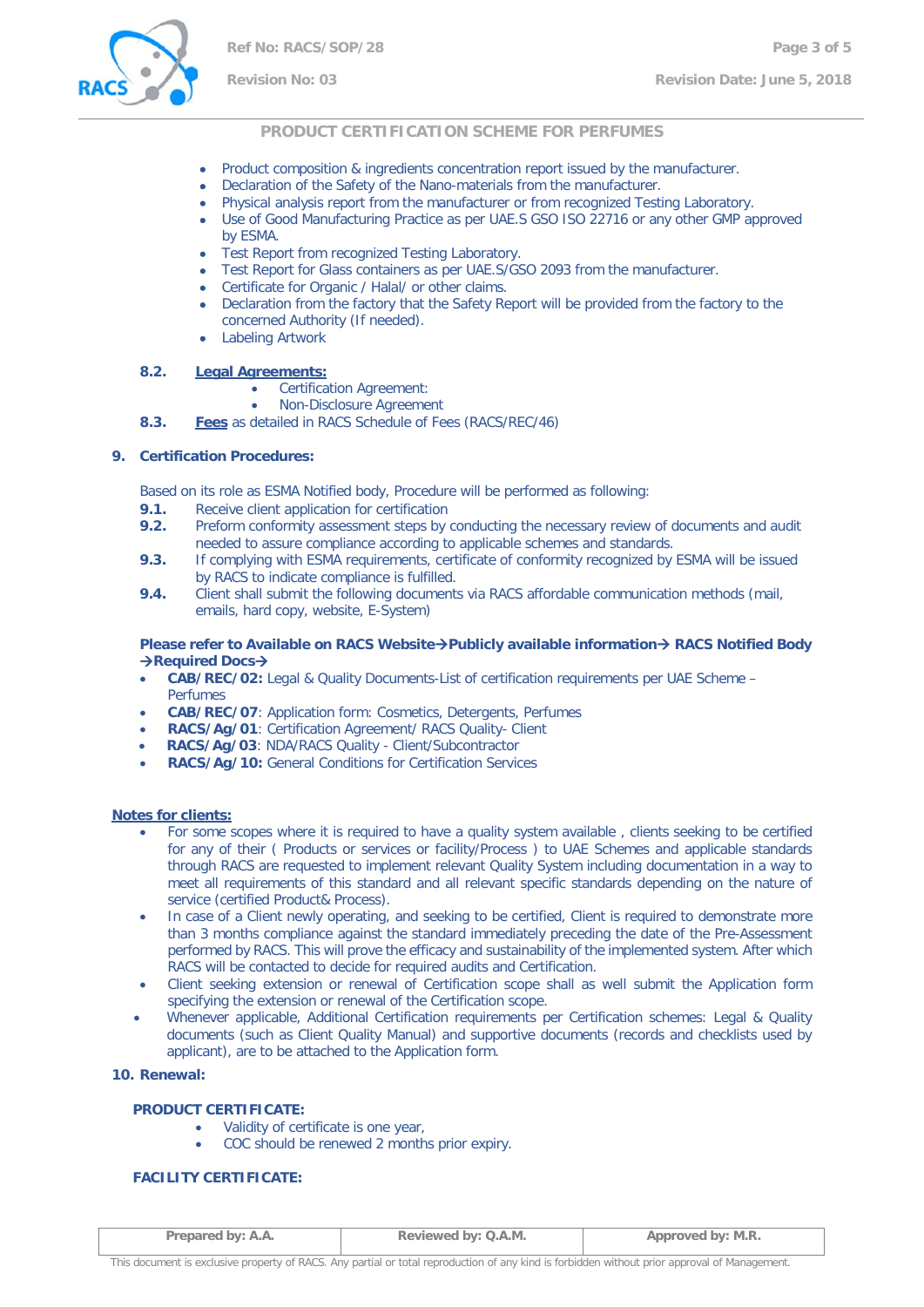

# **PRODUCT CERTIFICATION SCHEME FOR PERFUMES**

- Validity of certificate is three years, subject to surveillance visits every year during the certification to assure maintained of conformity
- COC should be renewed 3 months prior expiry.

#### **11. Process Map:**



#### **12. Market Monitoring:**

RACS will be conducting Market Surveillance campaigns in the local markets to assure continuous compliance of certified products and inform Scheme owner on immediate basis on the non-conformity products to take the appropriate action.

#### **13. Related Forms**

Listed Agreements, SOPs, Records related to the **SOP28** as follows:

#### **General Forms:**

| <b>TITLE OF DOCUMENT</b>                      | <b>IDENTIFICATION</b> |
|-----------------------------------------------|-----------------------|
| Certification Agreement/ RACS Quality- Client | RACS/AG/01            |
| NDA/RACS Quality - Client/Subcontractor       | RACS/AG/03            |

| Prepared by: A.A. | Reviewed by: Q.A.M. | Approved by: M.R. |
|-------------------|---------------------|-------------------|
|                   |                     |                   |

This document is exclusive property of RACS. Any partial or total reproduction of any kind is forbidden without prior approval of Management.